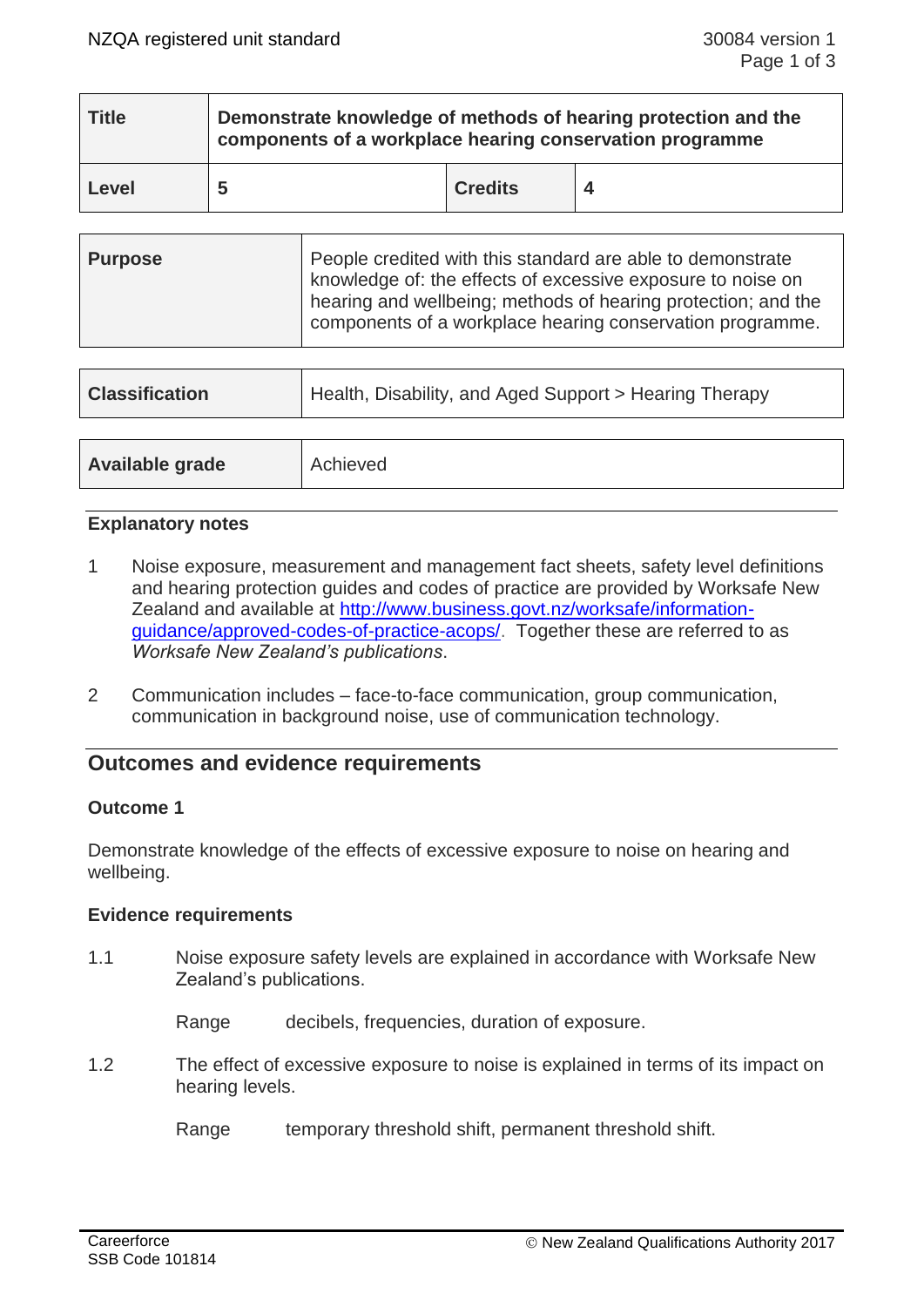1.3 The effect of excessive noise exposure is explained in terms of its impact on a person that results from the reduced ability to hear.

> Range communication, functionality, daily activities, participation, wellbeing.

# **Outcome 2**

Demonstrate knowledge of methods of hearing protection.

Range ear plugs, earmuffs, signage, noise avoidance, limitation of exposure, management of noise in the environment.

### **Evidence requirements**

2.1 Requirements for hearing protection methods are explained in accordance with Worksafe New Zealand's publications.

## **Outcome 3**

Demonstrate knowledge of the components of a workplace hearing conservation programme.

### **Evidence requirements**

- 3.1 Noise measurement is explained in accordance with Worksafe New Zealand's publications.
- 3.2 Noise control methods are explained in accordance with Worksafe New Zealand's publications.
	- Range may include review of work processes, isolation of machinery, maintenance of machinery, reduction of reverberation, use and maintenance of hearing protectors; explanation of three noise control methods is required.
- 3.3 Requirements for hearing screening are explained in accordance with Worksafe New Zealand's publications.
	- Range baseline audiogram, auditory rest, temporary threshold shift, ambient noise level, frequency of testing, standard of equipment.
- 3.4 The criteria for notification of Noise-Induced Hearing Loss as an occupational disease are explained in accordance with Worksafe New Zealand's publications.
- 3.5 Requirements for employer and employee education are explained in accordance with Worksafe New Zealand's publications.
	- Range risk awareness, legal obligations, hearing protection, noise control methods.